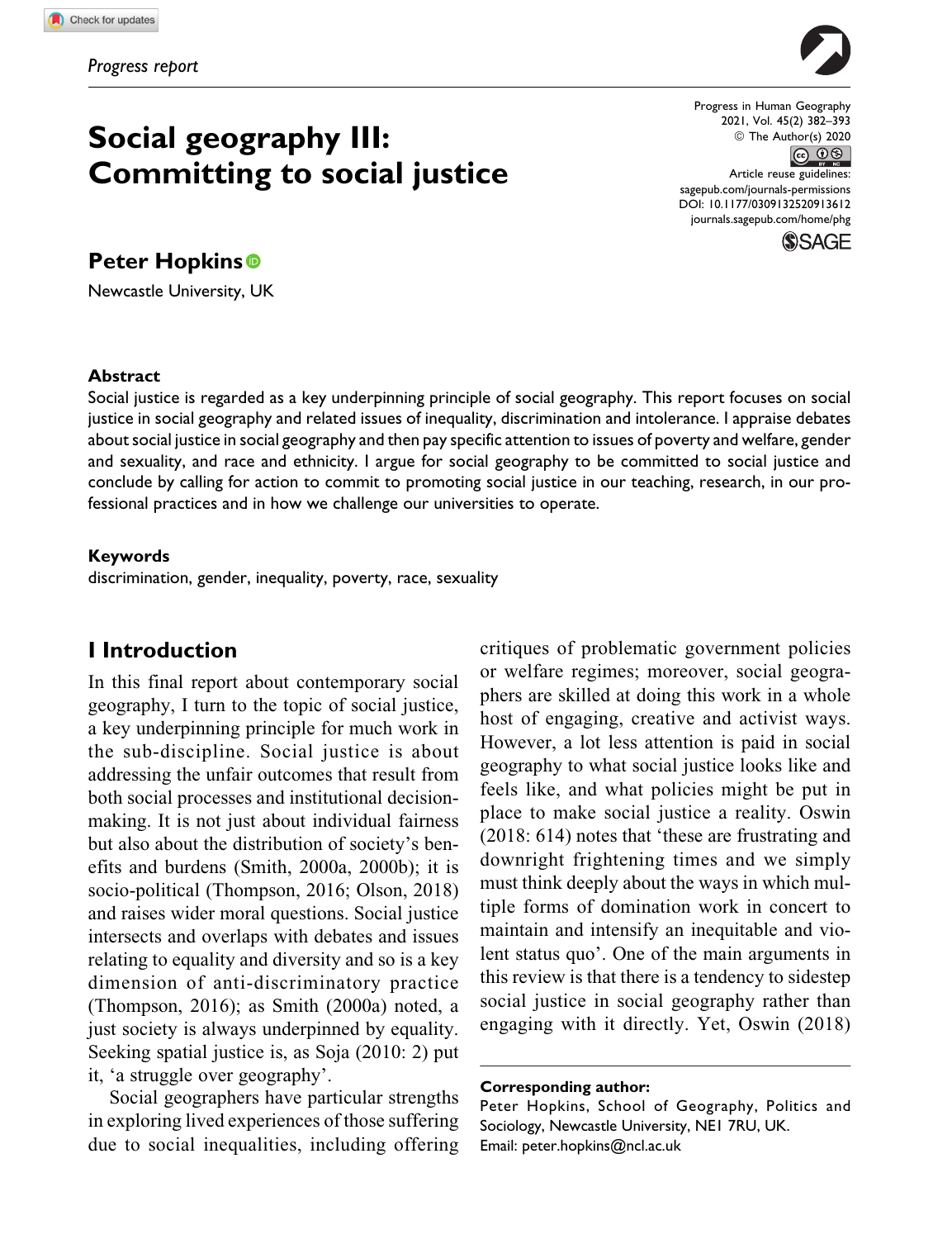urges that we should keep telling it like it is and, in concert with this call, I argue that social geography is committed to social justice and so should be explicitly political in advocating for it.

I appraise debates about social justice before moving on to review recent work that engages directly with social justice or with debates about exclusion, marginalisation and inequality. I pay specific attention to three areas: poverty and welfare, gender and sexuality, and race and ethnicity. I conclude by reflecting on the myriad of ways in which social geographers study, explore and expose social injustices through their research practices. Here, I argue that we urgently need to challenge social injustices through our research, our teaching practices and more broadly within the discipline of geography and within the institutions in which we work.

## **II Approaching social justice**

Smith (2000b) pointed out that geographical interest in social justice grew from the early 1970s. Harvey (1973: 101) emphasised the importance of 'distributive territorial justice' with a focus on 'need, contribution to common good, and merit'. This approach to social justice focuses on the redistribution of wealth and so tends to be about socio-economic and classbased inequalities. Part of the focus here tends to be on poverty and the need to eradicate it. Young (1990) was critical of the distributive model, one criticism being that it limited discussion to material goods, income, wealth and jobs and so restricted questions about broader social structures and diverse forms of inequality. She proposed a structural model that encompassed a wider range of social inequalities, such as those relating to gender, 'race', disability and sexuality (see also Waterstone, 2010; Young, 2008). As Smith (2000b: 1151) observed, 'the focus on difference has... broadened the scope of social justice, and drawn attention to the disadvantage of specific groups'.

Partly due to differing approaches to, and understandings of, social justice over time, there is a distinct lack of intellectual and political consensus about the concept of social justice (Heynen et al., 2018). There is also a diverse range of tactics, approaches and practices that have been developed to expose and challenge diverse forms of social injustice. This lack of consensus and diversity of perspectives is itself a strength of social justice work in social geography. Heynen et al. (2018: 301) observes that 'geographers maintain fidelity to the idea that the discipline should keep working to understand unjust processes within urban life and simultaneously seek solutions to make cities more just' (Heynen, 2018: 301). Despite this, Barnett (2016: 112) notes that 'Geography is a resolutely moralist discipline, and yet geographers remain rather averse to spending much time on normative questions about whether and how and why observable patterns of inequity, discrimination, or unevenness are actually unjust.' So, attention tends to be on specific inequalities (Barnett, 2016) without much being said about what it is that makes these unjust; relatively little is also said about what specific forms of social justice might look like and feel like in and of themselves (Barnett, 2018).

A whole host of issues and concerns could be drawn attention to in a report about social justice in social geography; some of these are explored in my previous reports about intersectionality and about Islamophobia, transphobia and sizism (Hopkins, 2019a, 2019b). Other examples of important work that draws attention to social injustices include issues relating to disability hate crime in the UK (Hall, 2019), the growing number of forced disappeared students in Mexico (Wright, 2018), housing activists struggles for social justice in South Korea (Shin, 2018) and the displacements of young Ecuadorians due to zero tolerance policing (Swanston, 2018). Moreover, there is also important work about energy justice (Waitt and Harada, 2019), food justice (Agyeman and McEntee, 2014;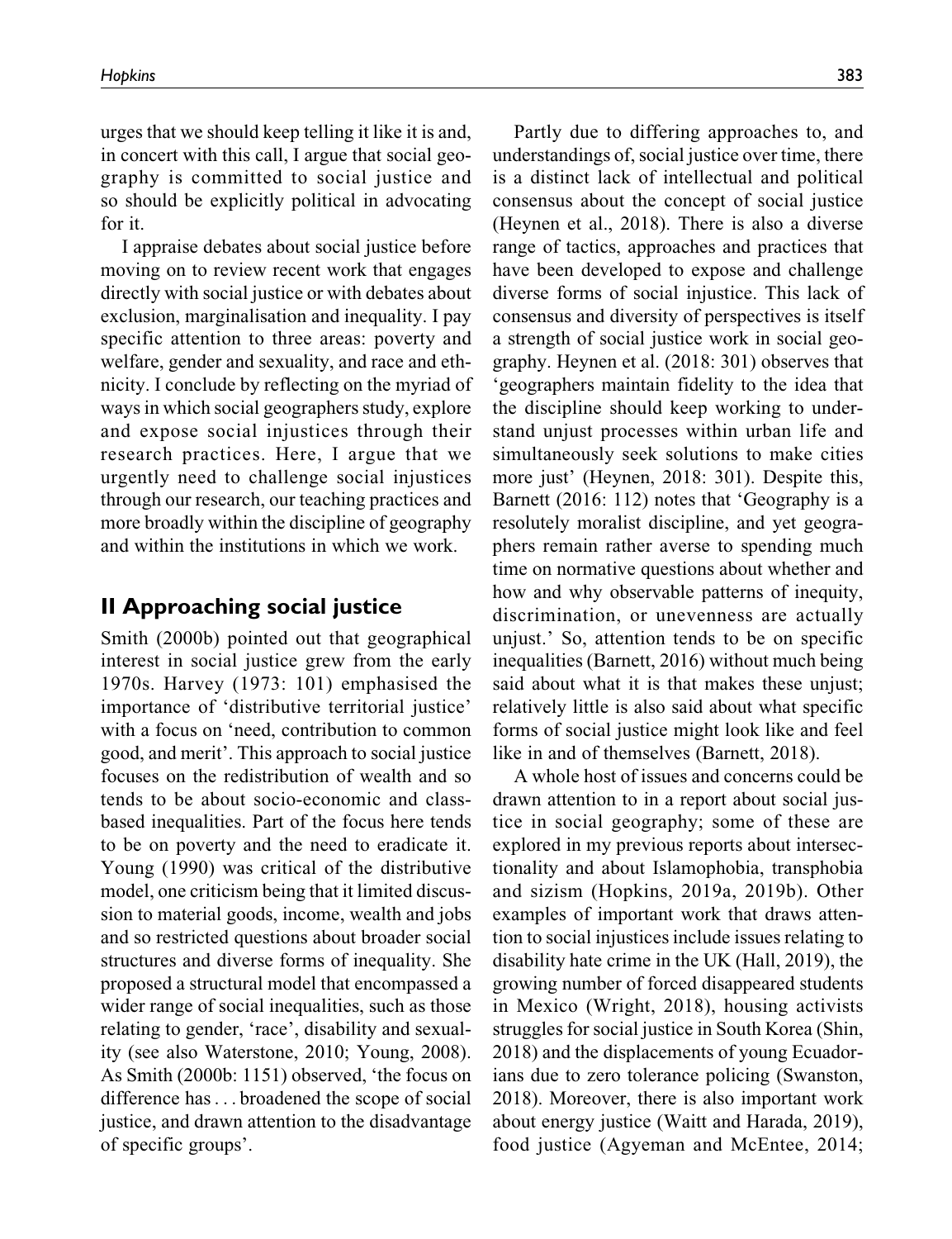Blake, 2017) and mobility justice (Lubitow et al., 2020), to name only a few. These are just some important recent examples. In the rest of this report, I focus on three pressing concerns that I argue require ongoing attention from social geographers working for social justice: poverty and welfare, gender and sexuality, and race and ethnicity.

## **III Poverty, welfare and social justice**

Ten years ago, Milbourne (2010) reviewed research about the geographies of poverty and welfare. He observed that there were significant gaps in the literature even though there has been a growth in geographical scholarship in this field. Powell et al. (2001) differentiate between people poverty and place poverty and point out that there is more about the former compared to the latter. Research about poverty and welfare – including issues such as austerity and social class – remain somewhat marginalised in the discipline despite being matters that require urgent social action. A social geography that is for social justice is a social geography that campaigns against income inequality, challenges unjust welfare allocations and resists political decisions that maintain the existence of poverty.

Relational poverty studies provide a significant focus for work in this area (e.g. Crane et al., 2020; Elwood et al., 2016, McCann et al., 2019) and challenge the individualisation of poverty by exploring how:

poverty is produced in the inseparable interplay of institutional rules and practices; processes of meaning-making (for example, by middle classes and elites, policy-makers and politicians); class/ race subjectivities and identities; economic restructuring and postcolonial governance. (Elwood et al., 2016: 746)

Such an approach also looks relationally across different contexts rather than focusing narrowly on specific territories or contexts. For example, Lawson and Elwood (2014) explored how middle-class actors - through different moments and processes - trouble dominant understandings of poverty.

Issues of representation, stigma and place often come into play in work about poverty, welfare and social justice. Nayak (2019) provides an important corrective to debates about 'urban territorial stigmatisation' by focusing on the marginalised post-industrial location of Teesside in North East England rather than the 'spectacular' urban sites often found in the literature. Moreover, he demonstrates how local people challenge and resist the stigmatisation of their local areas. Moreover, Baldwin and Crane (2020) call for greater sensitivity to the place of urban university buildings and campuses, and racialised bodies and politics in poverty scholarship.

Social geographers are often very skilled at exploring the lived experiences of those at the sharp end of social injustices; this is especially the case with work about homelessness. For example, Klodwasky (2009) argues for a gendered and race-sensitive analysis of the experiences of homeless women in Toronto, and Kennelly (2020) draws attention to the lived experiences of young homeless men in downtown Ottawa. Drawing upon debates about performativity and embodiment, Jolley (2020) challenges the complex relational engagements of homeless people, demonstrating how they become 'more than homeless'.

An important area of work has developed in recent years that charts the exclusionary and unjust outcomes of austerity policies. Strong (2018) discusses the ways in which welfare reforms and the withdrawal of state of support result in people not being able to meet their basic dietary needs. Through exploring 'actually existing austerity and the localisation of responsibility' in the UK, he argues for more work about how austerity is experienced and lived out. Hall (2018: 783) provides an important insight by 'unpacking everyday austerity,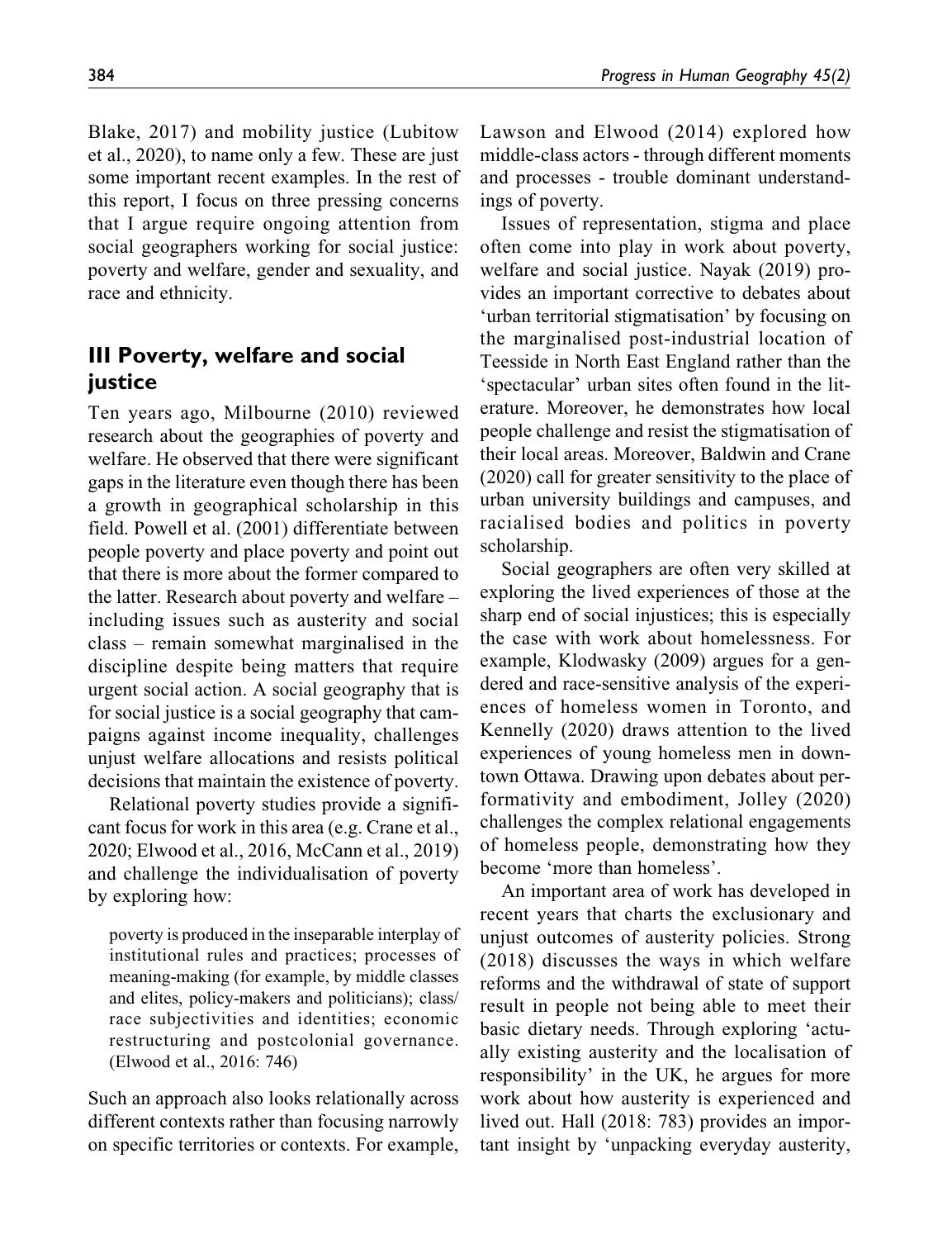as it is lived, felt and experienced' in the UK through family, friends and intimate relations, and Jupp et al. (2019) draw attention to housing, gender and care in this context. Related work has focused on the rise in the number of food banks due to welfare cuts. Cloke et al. (2016: 719) observe that 'Food banks have fast become an iconic signification of social injustice and welfare failure' yet can provide important spaces of care and encounter.

## **IV Gender, sexuality and social justice**

In summing up the diverse focus of their book about feminist spaces, Mollett et al. (2018: 190) noted that the issues explored 'underscore our commitment to social justice and solidarity among not just women, but all feminists, regardless of gender, working for progressive and just change around the globe'. Related to this, Hancock (2011: 1) observes that 'gender inequalities and discriminations on the basis of sexual preference are two obvious aspects of injustice' with the burden often falling on women, and non-heterosexuals being frequently marginalised, regularly excluded and often stigmatised. I draw attention to three foci of crucial work about gender, sexuality and social justice: diverse forms of violence; injustices towards trans people; and the unjust geographies of queer spaces.

Diverse forms of violence – and the contested spaces, times and politics involved – provide a key focus for feminist social geographers interested in advancing social justice in relation to gender and sexuality. This is about how violence is experienced but also how fears associated with violence and the trauma that circulates all of this create, reinforce and sustain social injustices (Pain et al., 2020; Tamas, 2014). As Pain (2014: 532) observes, violence framed as global or domestic is 'intimate and structural, global and everyday, at once'. Datta (2016) has conducted significant work about sexual violence against women in India (see also Sen et al., 2020), observing that such incidents are the product of deeply ingrained sexism against women that extends across their life-courses.Cultures of violence are also found on our university campuses 'as sites of relational violence of gendered bodies' (Bartos, 2018: 4) with attention being drawn to the role of university leaders in this (Dowler et al., 2014). With respect to domestic violence, Bowstead (2019) observes that a common social and state response to a 'diverse range of abuses, injustices and exclusion' is to provide some form of shelter away from the damage being inflicted, and Cuomo (2019) critically considers the fears of staff working at an exchange and visitation centre in Pennsylvania in their interactions with domestic abusers.

The ongoing injustices enacted upon those who do not conform to traditional understandings of the gender binary continue to provide an important focus for socially just social geographies of gender and sexuality (Abelson, 2019; Hopkins, 2019b; Johnston, 2019). Rosenberg and Oswin (2015) have drawn attention to the regularly hypermasculine and frequently heteronormative context of US prisons that are negotiated by transgender prisoners. Drawing upon research in Oregon, Lubitow et al. (2020) focus upon the issue of mobility justice, demonstrating the significant challenges that gender minorities experience in negotiating routine mobility practices. In Australia and New Zealand, Gorman-Murray et al. (2018) have focused upon the vulnerabilities – including in relation to different public, private and social spaces – experienced by trans people in the context of disasters. Notable amongst this growing area of scholarship is Abelson's (2019) critical study of the lives of 66 trans men in the US where significant issues of inequality, masculinities, violence, heterosexism and cissexism are explored in detail.

In relation to queer spaces, Goh (2018) discusses the unjust geographies at the intersections of race, class, gender and sexuality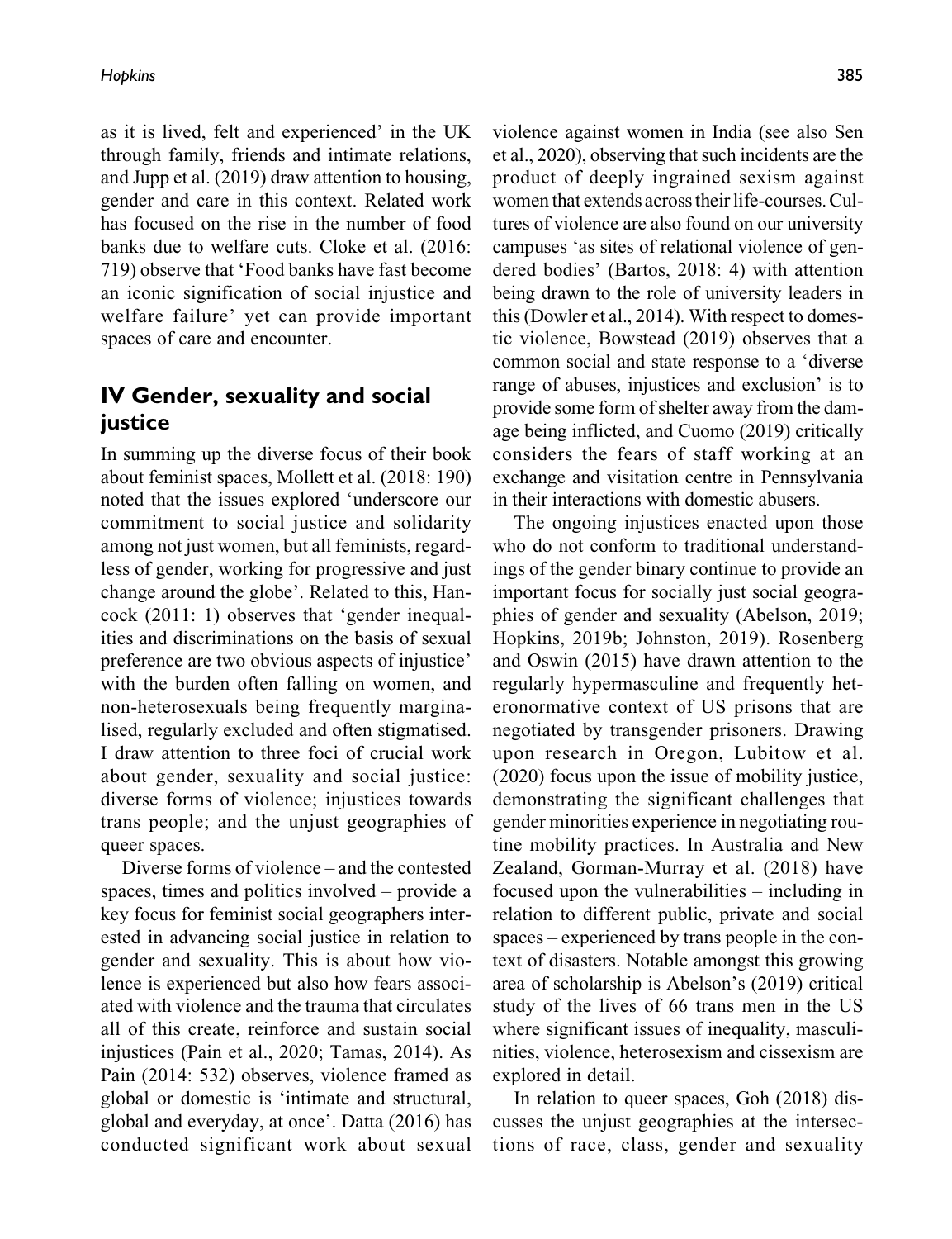through the work of queer activist organisations in New York City. Through working closely with two organisations, Goh (2018) emphasises that claims on spaces in the city matter as the creation of queer spaces is not only about 'an appeal to queer identity' (p. 474). Furthermore, the ongoing struggles of these queer activist organisations highlight the continuing injustices in the city and offer new ways forward to the creation of more just spaces. Related to such struggles, Nash et al. (2019) explore how discourses about freedom of speech in relation to sexual and gender politics are contested in different places, and the importance of university campuses in relation to this.

## **V Race, ethnicity and social justice**

Although issues of race were marginal at best and silent at worst in earlier debates about social justice (Hamilton and Foote, 2018), research about social geographies of race and racism has emerged over the last few decades that more clearly foregrounds issues of social justice (e.g. Bonds, 2018; Ehrkamp, 2019; Shabazz, 2015; Smith, 1989). An interest in, and concern about, social injustices underpin much work on race in social geography, especially with respect to critiquing social and institutional processes of racialisation, in exposing the damaging effects of racism and in highlighting the unjust, unequal and discriminatory intersections of race and ethnicity with other markers of social difference. However, the focus on social justice tends to be implicit here; I contend that it would be useful to be more explicit about the socially unjust nature of racism and racial inequalities in order to give our scholarship more political clout, relevance and contemporary currency (Hopkins, 2011). I comment briefly on three areas that provide fruitful grounds for advancing socially just social geographies in this domain: black geographies; indigeneity; and critical whiteness studies.

The first area that is crucial here is the focus on black geographies (Bledsoe and Wright, 2019; Noxolo, 2020). Hawthorne (2019: 2) clearly justifies the focus upon this, given:

the disproportionate impacts of climate change on Black communities; the surveillance and policing of Black neighborhoods; and the new configurations of antiBlack racism, nationalism and xenophobia represented by the global resurgence of the far-right.

Allen et al. (2018: 1003) note that 'black geographies are seen as a political, social justice project within the academy and society' and point to the ways in which landscapes and place can both limit people's ability to work towards social justice whilst also offering potential sites for social justice activism. Some of the earliest work in this field (e.g. McKittrick and Woods, 2007; McKittrick, 2011) has facilitated the growth of the sub-field of black geographies, including the development of an American Association of Geographers Speciality Group. Hamilton and Foote (2018) observe that at the same time as Harvey published Social Justice and the City, police officers on Chicago's South Side were torturing confessions from around 200 black men. Here, space was an important factor in enabling police officers to escape any repercussions for their unjust actions, one such strategy being the categorisation of specific neighbourhoods as 'crime-ridden and lawless' (p. 405). Other important research includes work about gendered and queer geographies of blackness (Bailey and Shabazz, 2014; Eaves, 2017), black Muslim women's clothing practices (Johnson, 2017) and family narratives and intergenerational relations amongst black communities in North Carolina (Scott, 2019).

With reference to my second point, Radcliffe (2017: 226) concluded her first progress report about geography and indigeneity noting that 'a conversation with critical race theory might unpack some of the ways in which racialized exclusions and epistemic violence are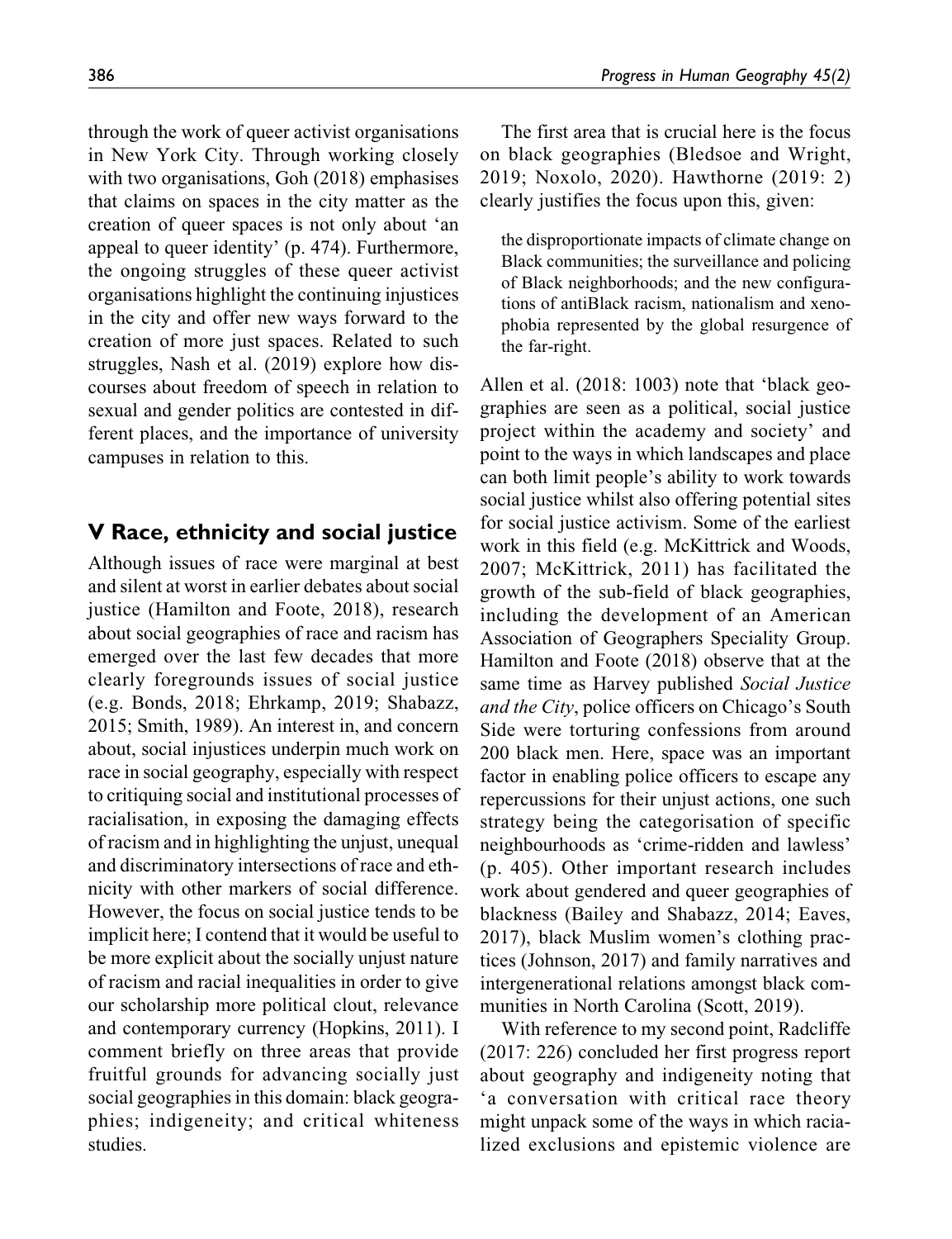perpetuated beyond and within the discipline'. This signals the importance of considering issues of social injustices in social geography research about indigeneity. Bawaka Country (2019a, 2019b, 2020) is leading innovative and cutting-edge work through deeply participatory scholarship in Yolnu Northeast Arnhem Land, Australia, about the importance and role of songspirals in understanding indigenous understandings of climate and time, and in re-thinking responsibility in relation to colonising processes. Other notable examples of work addressing issues of indigeneity and social justice include Barraclough's (2018) exploration of indigenous and Mexican American struggles for social justice in the urban US West through seeking to 'transform white settler myths of the cowboy, rodeo, and the frontier' (p. 521). Also, Simpson and Bagelman (2018: 566) focus on the violences and injustices inflicted upon the Lekwungen food system as a result of settler colonial processes of 'dispossession, urbanization and cultural genocide in Victoria, British Columbia; Daigle (2019) provides a critical insight into the spectacle of reconciliation in Canada; and Sullivan (2020) explores the construction and contestation of indigenous Australian sexualities.

Social geographers that are attentive to issues of social injustice tend to focus on those who are socially and spatially marginalised and excluded by unjust processes and outcomes, and there are good reasons for this. However, my third point is that we need to (continue to) be reflexive and critical about those who hold power and control, and those who occupy the centre ground. This requires that critical attention be paid to whiteness (e.g. Faria and Mollett, 2016; Kobayashi and Peake, 2000) and white supremacy (Bonds and Inwood, 2016), including how this operates in concert with other forms of inequality such as sexism (Bonds, 2019). An example of important research here includes Mott's (2019) work about white social justice activists in Tucson, Arizona; this explores how they negotiate their white privilege within activist networks and the significance of anti-racism in movements seeking social justice. Faria and Mollett (2020: 5) note that 'confronting critical geography's whiteness is both intellectually honest and imperative ... it helps us understand the complexities and contradictions of power in the collective pursuit of solidarity among critical geographers'.

## **VI Doing social justice**

In closing my third and final progress report, I draw attention to the diverse ways in which social geographers seek to address social injustices. This is a contested issue as scholars bring different approaches and diverse collaborations with them in their attempts to expose social injustices. Part of the contestation here is about the tactics used to seek or achieve social justice, and this raises questions about how we conceive of power, how we understand resistance and challenge, and what we see as our role as academics (Pain et al., 2014). For example, Cahill et al. (2019) have used participatory action research to explore how young people of color understand and challenge the methods whereby broken windows policing works to criminalise and dehumanise them in New York. Darby and Chatterton (2019) worked towards transformative social change through taking part in civil society groups in Leeds, UK, whilst Pain et al. (2019) used the political potential of song as a strategy of resistance against social housing demolition in the UK. Others have been doing research as volunteer practitioners in community groups in the UK (Blazek and Askins, 2019), whilst Olson (2019) has been raising awareness about youth caregivers (young carers) through research and advocacy in the USA. These diverse strategies and approaches are a key strength of social geographies. Perhaps the challenge now is to assess what tactics work best in different places and times, as this will be important in seeking to achieve social justice.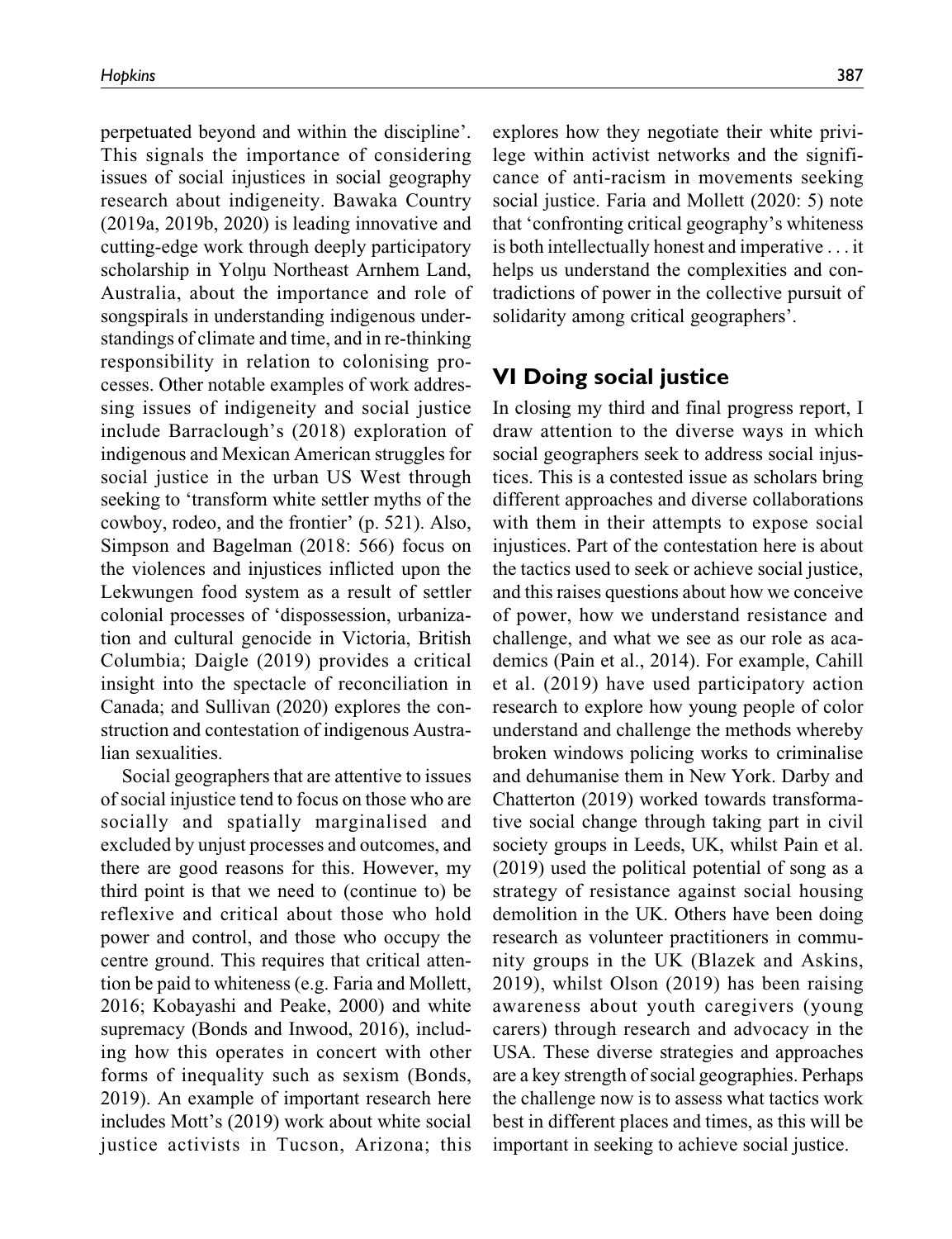Critical attention to our research approaches and strategies should also sit alongside transformations in terms of how we challenge and dismantle the inequalities and injustices within our everyday professional practices, including in our research, our teaching and our relationships with the discipline of geography and the institutions in which we work. Consider the questions raised by Heynen et al. (2018: 302):

why is it that the practice of doing that scholarship, is still fraught and more difficult for many womenidentified, non-white, LGBTQ, and gendernonconforming people who continue to endure unequal workplace conditions? How is it that our collective record of sustained attention to socially unjust geographies can continue to be accompanied by such deep betrayals of justice in our professional and personal relations? Of course, part of the answer to this is that those geographies of injustice we examine also exist within the patriarchal conditions of our intimate social worlds.

There is much work to do when it comes to promoting social justice within academia generally and especially within the discipline of geography. Social geography has a key role to play here. There are many ways that social geographers are challenging the social injustices found within institutions and within institutional practices. Hawthorne and Heitz (2018: 148) see 'the academy as a site for the reproduction of epistemic violence against women and people of color', Johnson (2019) refers to the 'white background of academia', and Bhakta (2019) urges attention be given to the troubling intersections of race and disability.

For some, social justice can be promoted through teaching and classroom interactions. For example, Evans (2019) critically explores the challenges involved in teaching in the UK about female genital mutilation/cutting in Africa, and Esson (2018) recommends resisting the whiteness of the geography curriculum by integrating critical race theory, social justice and debates about decolonisation into teaching.

Relatedly, Alderman et al. (2019) argue that anti-racist pedagogies should be employed more often in the discipline. This, they argue, is not only about teaching such issues in the classroom but is also about how we 'recognize the role of educational institutions, practices, and practitioners in producing and reproducing racism' (p. 2). In doing so, they employ 'regional storytelling' as a mechanism for reflecting upon the regional, racial and ethnic positions of teachers and students and how this shapes anti-racist pedagogy.

Social justice can be enacted through how we perform our research, how we write, and who we work with. Mountz et al. (2015) seek to remake the university through enacting a feminist ethic of care that challenges the neoliberalism of the academy through slow scholarship. Mott and Cockayne (2017: 954) seek to challenge the white heteromasculinity of geographical thought and praxis through a politics of 'conscientious engagement' in citation practices. The importance of working relationships with students, graduate students and colleagues based around care and mentoring (Adams-Hutcheson and Johnston, 2019) can play a role in enabling people to navigate the social injustices found within the academy, such as those working towards racial justice (Faria et al., 2019). Much of this is about challenging the institutions in which we work to be more socially just. Engaging with critical university studies (e.g. The Analogue University, 2019) could be one mechanism amongst many for opening up additional space for developing social geographies and social geographers that are committed to social justice. Dowler et al. (2014) expose institutional violence within higher education and Stein (2018) points to the failures of university leaders in the US to address racism and commit to institutional change in the context of Trump's travel ban in 2017. Bringing together these diverse tactics of challenging social injustice – in our research, our teaching and our professional practices –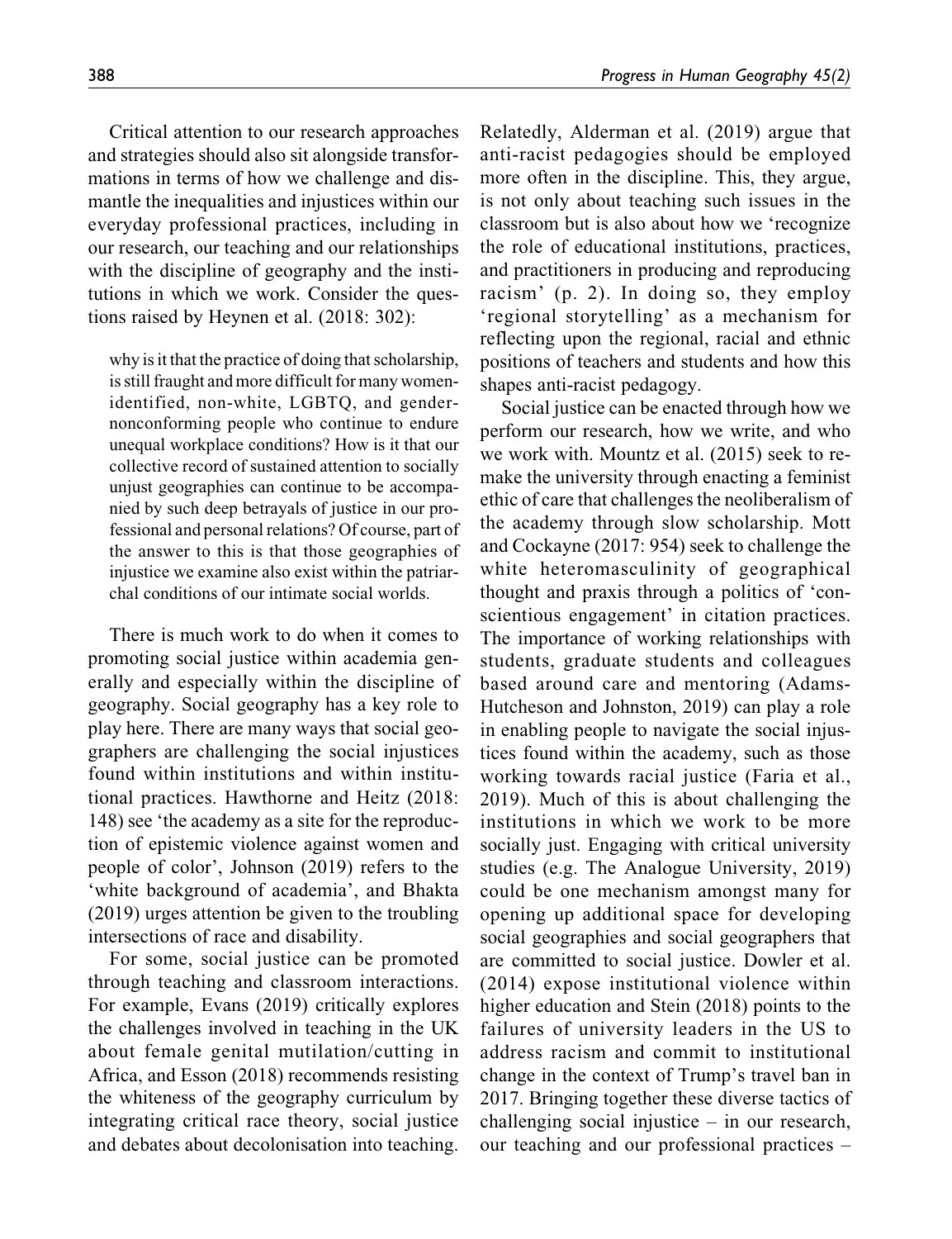will continue to enable us to challenge social injustices and inequalities, making it clear that social geographers are committed to social justice.

## **Acknowledgements**

Many thanks to my colleagues for constructive conversations about this report and to Pauline McGuirk and Noel Castree for insightful editorial guidance.

## **Declaration of conflicting interests**

The author(s) declared no potential conflicts of interest with respect to the research, authorship, and/or publication of this article.

#### **Funding**

The author(s) received no financial support for the research, authorship, and/or publication of this article.

## **ORCID iD**

Peter Hopkins [https://orcid.org/0000-0003-0445-](https://orcid.org/0000-0003-0445-9217) [9217](https://orcid.org/0000-0003-0445-9217)

#### **References**

- Abelson M (2019) Men in Place: Trans Masculinity, Race and Sexuality in America. Minneapolis: University of Minnesota Press.
- Adams-Hutcheson G and Johnston L (2019) Flourishing in fragile academic work spaces and learning environments: Feminist geographies of care and mentoring. Gender, Place and Culture 26(4): 451–467.
- Agyeman J and McEntee J (2014) Moving the field of food justice forward through a lens of urban political ecology. Geography Compass 8(3): 211–220.
- Alderman D, Perez RN, Eaves LE, Klein P and Munoz S (2019) Reflections on operationalizing an anti-racism pedagogy: Teaching as regional storytelling. Journal of Geography in Higher Education. DOI: 10.1080/ 03098265.2019.1661367.
- Allen D, Lawhon M and Pierce J (2018) Placing race: On the resonance of place with black geographies. Progress in Human Geography 43(6): 1001–1019.
- Bailey MM and Shabazz R (2014) Gender and sexual geographies of blackness: Anti-black heterotopias. Gender, Place and Culture 21(3): 316–321.
- Baldwin DL and Crane ES (2020) Cities, racialized poverty, and infrastructures of possibility. Antipode 52(2): 365–379.
- Barnett C (2016) Toward a geography of injustice. Alue ja Ympäristö (Finnish Society for Regional and Environmental Studies) 1: S111–S118. Available at:<http://hdl.handle.net/10871/23677> (accessed 10 March 2020).
- Barnett C (2018) Geography and the priority of injustice. Annals of the American Association of Geographers 108(2): 317–326.
- Barraclough L (2018) Wrangling settler colonialism in the urban US West: Indigenous and Mexican American struggles for social justice. Annals of the American Association of Geographers 108(2): 513–523.
- Bartos A (2018) Relational spaces and relational care: Campus sexual violence, intimate geopolitics and topological polis. Area. DOI: 10.1111/area.12449.
- Bawaka Country, Suchet-Pearson S, Wright S, Lloyd K, Tofa M, Sweeney J, Burarrwanga L, Ganambarr R, Ganambarr-Stubbs M, Ganambarr B and Maymuru D (2019a) Gon Gurtha: Enacting response-abilities as situated co-becoming. Environment and Planning D: Society and Space 37(4): 682–702.
- Bawaka Country, Wright S, Suchet-Pearson S, Lloyd K, Tofa M, Burarrwanga L, Ganambarr R, Ganambarr-Stubss M, Ganambarr B and Maymuru D (2019b) Bunbum ga dha¨-yutagum: To make it right again, to remake. Social and Cultural Geography. DOI: 10.1080/ 14649365.2019.1584825.
- Bawaka Country, Suchet-Pearson S, Wright S, Lloyd K, Burarrwanga L, Ganambarr R, Ganambarr-Stubbs M, Ganambarr B and Maymuru D (2020) Gathering of the clouds: Attending to indigenous understandings of time and climate through songspirals. Geoforum 108: 295–304.
- Bhakta A (2019) 'Which door should I go through?' (In)visible intersections of race and disability in the academy. Area. DOI: 10.1111/area.12554.
- Blake M (2017) Building an unjust foodscape: Shifting governance regimes, urban place making and the making of Chinese food as ordinary in Hong Kong. Local Environment 23(11): 1047–1062.
- Blazek M and Askins K (2019) For a relationship perspective on geographical ethics. Area. DOI: 10.1111/area. 12561.
- Bledsoe A and Wright WJ (2019) The pluralities of black geographies. Antipode 51(2): 419–437.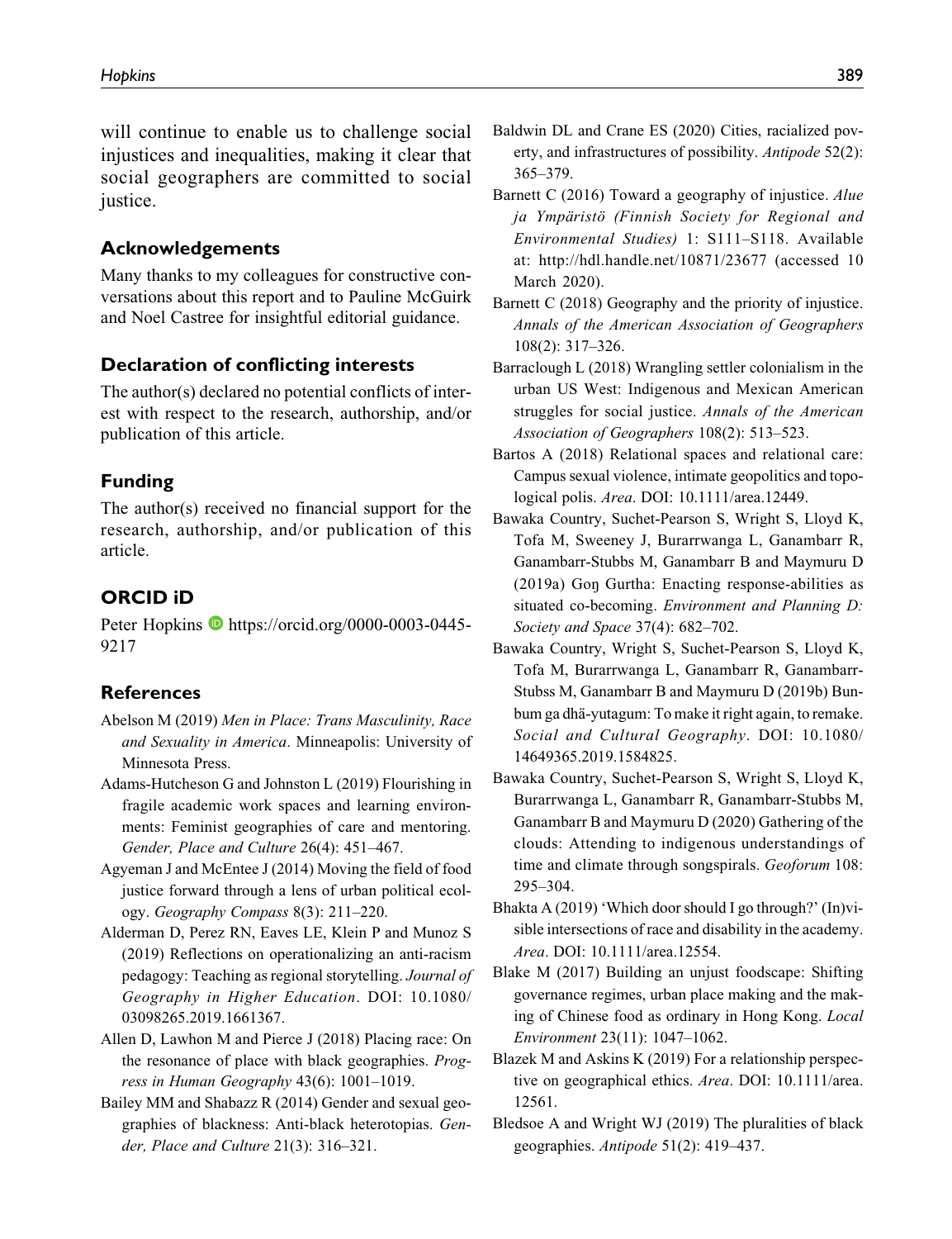- Bonds A (2018) Race and ethnicity I: Property, race, and the carceral state. Progress in Human Geography 43(3): 574–583.
- Bonds A (2019) Race and ethnicity II: White women and the possessive geographies of white supremacy. Progress in Human Geography. DOI: 10.1177/030913251 9863479.
- Bonds A and Inwood J (2016) Beyond white privilege: Geographies of white supremacy and settler colonialism. Progress in Human Geography 40(6): 715–733.
- Bowstead J (2019) Safe spaces of refuge, shelter and contact: Introduction. Gender, Place and Culture 26(1): 52–58.
- Cahill C, Stoudt BG, Torre ME, Darian X, Matles A, Belmonte K, Djokovic S, Lopez J and Pimentel A (2019) 'They were looking at us like we were bad people': Growing up policed in the gentrifying, still disinvested city. ACME: An International Journal for Critical Geographies 18(5): 1128–1149.
- Cloke P, May J and Williams A (2016) The geographies of food banks in the meantime. Progress in Human Geography 41(6): 703–726.
- Crane A, Elwood S and Lawson V (2020) Re-politicizing poverty: Relational re-conceptualisations of impoverishment. Antipode 52(2): 339–351.
- Cuomo D (2019) Domestic violence, safe space and vicarious abuse: Inside a Pennsylvania exchange and visitation center. Gender, Place and Culture 26(1): 59–74.
- Daigle M (2019) The spectacle of reconciliation: On (the) unsettling responsibilities of indigenous peoples in the academy. Environment and Planning D: Society and Space 37(4): 703–721.
- Datta A (2016) The genderscapes of hate: On violence against women in India. Dialogues in Human Geography 6(2): 178–181.
- Darby S and Chatterton P (2019) Between and beyond social entrepreneur and activist: Transformative personas for social change. ACME: An International Journal for Critical Geographies 18(3): 724–750.
- Dowler L, Cuomo D and Laliberte N (2014) Challenging 'The Penn State Way': A feminist response to institutional violence in higher education. Gender, Place and Culture 21(3): 387–394.
- Eaves L (2017) Black geographic possibilities: On a queer black South. Southeastern Geographer 57(1): 80–95.
- Ehrkamp P (2019) Geographies of migration II: The racialspatial politics of immigration. Progress in Human Geography 43(2): 363–375.
- Elwood S, Lawson V and Sheppard E (2016) Geographical relational poverty studies. Progress in Human Geogra $phy 41(6): 745–765.$
- Esson J (2018) 'The why and the white': Racism and curriculum reform in British geography. Area. DOI: 10.1111/ area.12475.
- Evans R (2019) Teaching about female genital mutilation/ cutting in Africa: Complex questions of culture, 'development' and human rights. Journal of Geography in Higher Education. DOI: 10.1080/03098265.2019. 1661371.
- Faria C and Mollett S (2016) Critical feminist reflexivity and the politics of whiteness in the 'field'. Gender, Place and Culture 23(1): 79–93.
- Faria C and Mollett S (2020) 'We didn't have time to sit still and be scared': A postcolonial feminist geographic reading of 'An Other Geography'. Dialogues in Human Geography. DOI: 10.1177/ 2043820619898895.
- Faria C, Falola B, Henderson J and Torres RM (2019) A long way to go: Collective paths to racial justice in geography. The Professional Geographer 71(2): 364–376.
- Goh K (2018) Safe cities and queer spaces: The urban politics of radical LGBT activism. Annals of the American Association of Geographers 108(2): 463–477.
- Gorman-Murray A, McKinnon S, Dominey-Howes S, Nash CJ and Bolton R (2018) Listening and learning: Giving voice to trans experiences of disasters. Gender, Place and Culture 15(2): 166–187.
- Hall E (2019) A critical geography of hate crime. *Area* 51(2): 249–256.
- Hall SM (2018) Everyday austerity: Towards relational geographies of family, friendship and intimacy. Progress in Human Geography 43(5): 769–789.
- Hamilton AR and Foote K (2018) Police torture in Chicago: Theorizing violence and social justice in a racialized city. Annals of the American Association of Geographers 108(2): 339–410.
- Hancock C (2011) Gender, sexual identities and spatial justice. Justice Spatiale/Spatial Justice. Available at: [https://www.jssj.org/wp-content/uploads/2012/12/](https://www.jssj.org/wp-content/uploads/2012/12/JSSJ3-2en1.pdf) [JSSJ3-2en1.pdf](https://www.jssj.org/wp-content/uploads/2012/12/JSSJ3-2en1.pdf) (accessed 6 March 2020).
- Harvey D (1973) Social Justice and the City. Oxford: Blackwell.
- Hawthorne C (2019) Black matters are spatial matters: Black geographies for the twenty-first century. Geography Compass 13(11): 1–13.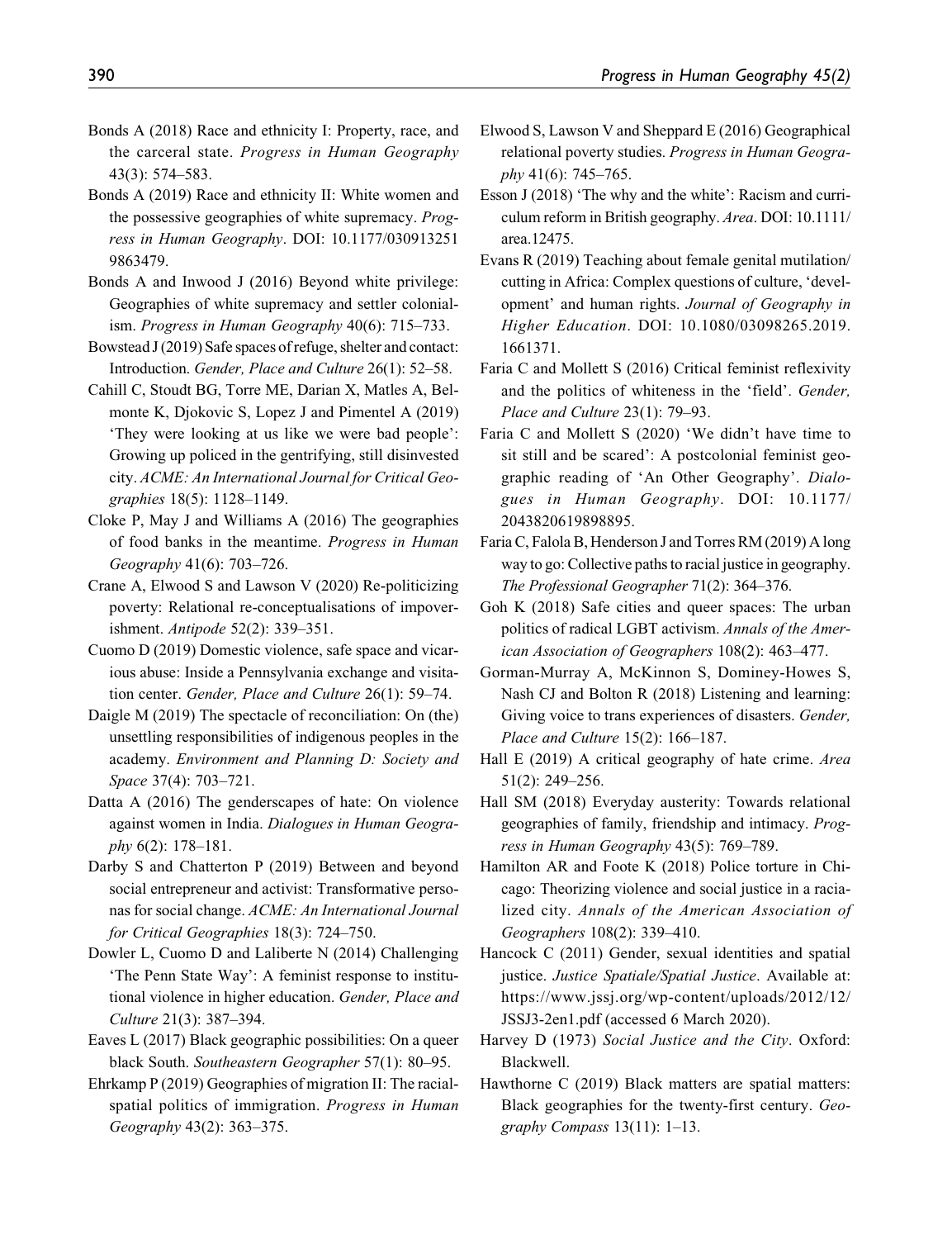- Hawthorne C and Heitz K (2018) A seat at the table? Reflections on black geographies and the limits of dialogue. Dialogues in Human Geography 8(2): 148–151.
- Heynen N, Aiello D, Keegan C and Luke N (2018) The enduring struggle for social justice and the city. Annals of the American Association of Geographers 108(2): 301–316.
- Hopkins P (2011) Multiple, marginalised, passé or politically engaged? Some reflections on the current place of social geographies. Social and Cultural Geography 12(6): 533–538.
- Hopkins P (2019a) Social geography I: Intersectionality. Progress in Human Geography 43(5): 937–947.
- Hopkins P (2019b) Social geography II: Islamophobia, transphobia, and sizism. Progress in Human Geography. DOI: 10.1177/0309132519833472.
- Johnson A (2017) Getting comfortable to feel at home: Clothing practices of black Muslim women in Britain. Gender, Place and Culture 24(2): 274–287.
- Johnson A (2019) Throwing our bodies against the white background of academia. Area. DOI: 10.1111/area. 12568.
- Johnston L (2019) Transforming Gender, Sex, and Place: Gender Variant Geographies. London: Routledge.
- Jolley J (2020) Embodying plurality: Becoming morethan-homeless. Transactions of the Institute of British Geographers. DOI: 10.1111/tran.12373.
- Jupp E, Bowlby S, Franklin J and Hall SM (2019) The New Politics of Home: Housing, Gender and Care in Times of Crisis. Bristol: Policy Press.
- Kennelly J (2020) Urban masculinity, contested spaces, and classed subculture: Young homeless men in downtown Ottawa, Canada. Gender, Place and Culture 27(2): 281–300.
- Klodwasky F (2009) Home spaces and rights to the city: Thinking social justice for chronically homeless women. Urban Geography 30(6): 591–610.
- Kobayashi A and Peake L (2000) Racism out of place: Thoughts on whiteness and an antiracist geography in the new millennium. Annals of the Association of American Geographers 90(2): 392–403.
- Lawson V and Elwood S (2014) Encountering poverty: Space, class and poverty politics. Antipode 46(1): 209–228.
- Lubitow A, Abalson MJ and Carpenter E (2020) Transforming mobility justice: Gendered harassment and

violence on transit. Journal of Transport Geography. DOI: 10.1016/j.jtrangeo.2019.102601.

- McCann E, Herrera J, Miller MA, Roy A, Elwood S and Lawson V (2019) Repoliticizing poverty: A symposium on Victoria Lawson and Sarah Elwood's 'Relational Poverty Politics: Forms, Struggles, and Possibilities'. Environment and Planning C: Politics and Space 37(5): 775–794.
- McKittrick K (2011) On plantations, prisons, and a black sense of place. Social and Cultural Geography 12(8): 947–963.
- McKittrick K and Woods C (eds) (2007) Black Geographies and the Politics of Place. Toronto: Between the Lines.
- Milbourne P (2010) The geographies of poverty and welfare. Geography Compass 4(2): 158–171.
- Mollett S, Fluri JL, Whitson R and Oberhauser AM (2018) Feminist spaces: Conclusions and reflections. In: Oberhauser AM, Fluri JL, Whitson R and Mollett S (eds) Feminist Spaces: Gender and Geography in a Global Context. London: Routledge, 189–195.
- Mott C (2019) Precious work: White anti-racist pedagogies in southern Arizona. Social and Cultural Geography 20(2): 178–197.
- Mott C and Cockayne D (2017) Citation matters: Mobilizing the politics of citation toward a practice of 'conscientious engagement'. Gender, Place and Culture 24(7): 954–973.
- Mountz A, Bonds A, Mansfield B, Loyd J, Hyndman J, Walton-Roberts M, Basu R, Whitson R, Hawkins R, Hamilton T and Curran W (2015) For slow scholarship: A feminist politics of resistance through collective action in the neoliberal university. ACME: An International E-Journal for Critical Geographies 14(4): 1235–1259.
- Nash CJ, Gorman-Murray A and Browne K (2019) Geographies of intransigence: Freedom of speech and heteroactivist resistances in Canada, Great Britain and Australia. Social and Cultural Geography. DOI: 10.1080/ 14649365.2019.1652929.
- Nayak A (2019) Re-scripting place: Managing social class stigma in a former steel-making region. Antipode 51(3): 927–948.
- Noxolo P (2020) Introduction: Towards a black British geography? Transactions of the Institute of British Geographers. DOI: 10.1111/tran.12377.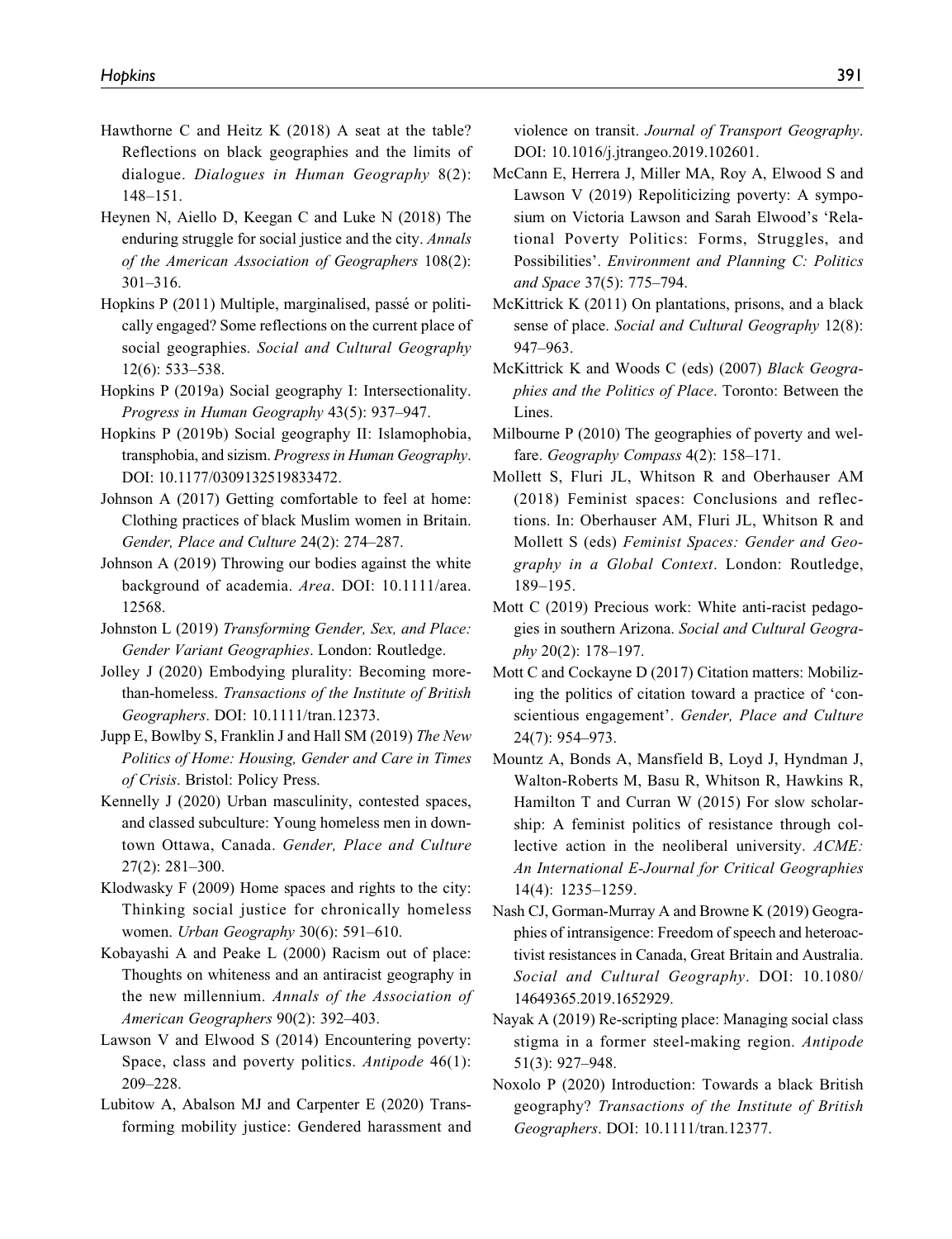- Olson E (2018) Geography and ethics III: Whither the next moral turn? Progress in Human Geography 42(6): 937–948.
- Olson E (2019) Coordinating the youth caregiver in the United States: Representation, ambivalence and slow violence. ACME: An International Journal for Critical Geographies 18(5): 1150–1166.
- Oswin N (2018) Society and space: Here and now. Environment and Planning D: Society and Space 36(4): 613–616.
- Pain R (2014) Everyday terrorism: Connecting domestic violence and global terrorism. Progress in Human Geography 38(4): 531–550.
- Pain R, Heslop B and Heslop G (2019) Slow violence and the representational politics of song. ACME: An International Journal for Critical Geographies 18(5): 1100–1111.
- Pain R, Kesby M and Askins K (2014) The politics of social justice in neoliberal times: A reply to Slater. Area 44(1): 120–123.
- Pain R, Rezwana N and Sahdan Z (2020) Trauma, gender and space: Insights from Bangladesh, Malaysia and the United Kingdom. In: Datta A, Hopkins P, Johnston L, Olson E and Silva JM (eds) Routledge Handbook of Gender and Feminist Geographies. London: Routledge, 287–295.
- Powell M, Bone G and Ashworth R (2001) Towards a geography of people poverty and place poverty. Policy and Politics 29(3): 243–258.
- Radcliffe S (2017) Geography and indigeneity I: Indigeneity, coloniality and knowledge. Progress in Human Geography 41(2): 220–229.
- Rosenberg R and Oswin N (2015) Trans embodiment in carceral space: Hypermasculinity and the US prison industrial complex. Gender, Place and Culture 22(9): 1269–1286.
- Scott D (2019) Intergenerationality, family narratives, and black geographic space in rural North Carolina. Gender, Place & Culture. DOI: 10.1080/0966369X.2019. 1612854.
- Sen A, Kaur R and Zabilite E (2020) (En)countering sexual violence in the Indian city. Gender, Place and Culture 27(1): 1–12.
- Shabazz R (2015) Spatializing Blackness: Architectures of Confinement and Black Masculinity in Chicago. Chicago: University of Illinois Press.
- Shin HB (2018) Urban movements and the genealogy of urban rights discourses: The case of urban protesters against redevelopment and displacement in Seoul, South Korea. Annals of the American Association of Geographers 108(2): 356–369.
- Simpson M and Bagelman J (2018) Decolonizing urban political ecologies: The production of nature in settler colonial cities. Annals of the American Association of Geographers 108(2): 558–568.
- Smith D (2000a) Moral progress in human geography: Transcending the place of good fortune. Progress in Human Geography 24(1): 1–18.
- Smith D (2000b) Social justice revisited. Environment and Planning A 32: 1149–1162.
- Smith SJ (1989) The Politics of 'Race' and Residence. Cambridge: Polity Press.
- Soja E (2010) Seeking Spatial Justice. Minneapolis: University of Minnesota Press.
- Stein S (2018) Racialized frames of value in U.S. university responses to the travel ban. ACME: An International Journal for Critical Geographies 17(4): 839–919.
- Strong S (2018) Food banks, actually existing austerity and the localisation of responsibility. Geoforum 110. DOI: 10.1016/j.geoforum.2018.09.025.
- Swanston K (2018) From New York to Ecuador and back again: Transnational journeys of policies and people. Annals of the American Association of Geographers 108(2): 390–398.
- Sullivan C (2020) Indigenous Australian sexualities explored through the lens of sex work. In: Datta A, Hopkins P, Johnston L, Olson E and Silva JM (eds) Routledge Handbook of Gender and Feminist Geography. London: Routledge, 17–26.
- Tamas S (2014) Scared kitless: Scrapbooking spaces of trauma. Emotion, Space and Society 10: 87–94.
- The Analogue University (2019) Correlation in the data university: Understanding and challenging targets-based performance-management in higher education. ACME: An International Journal for Critical Geographers 18(6): 1184–1206.
- Thompson N (2016) Anti-Discriminatory Practice. London: Palgrave.
- Waitt G and Harada T (2019) Space of energy well-being: Social housing tenants' everyday experiences of fuel